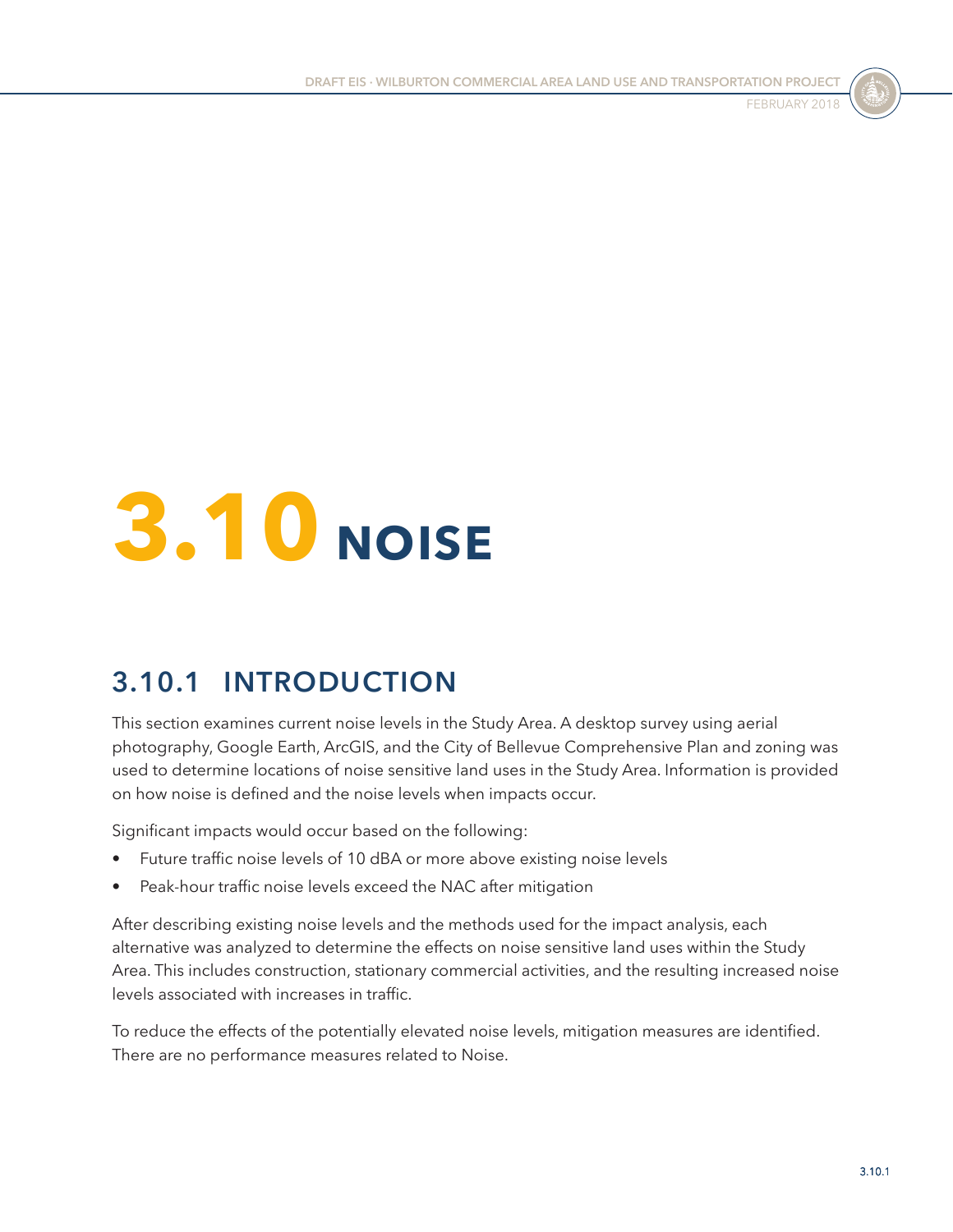FEBRUARY 2018 ⋅ SECTION 3.10 ⋅ Noise



## **3.10.2 AFFECTED ENVIRONMENT**

## **BACKGROUND**

Noise is defined as sound that is loud or unpleasant or that causes disturbance. There are several different ways to measure noise, depending on the source of the noise, the receiver, and the reason for the noise measurement. Some statistical noise levels are stated in this report in A-weighted decibels (dBA). Noise levels stated in terms of dBA reflect the response of the human ear by filtering out some noise in the low- and high-frequency ranges that the ear does not detect well. [Exhibit 3.10–1](#page-1-0) lists technical noise terms used in this report.

#### <span id="page-1-0"></span>**Exhibit 3.10–1** Definitions of Acoustical Terms

| <b>TERM</b>                                 | <b>DEFINITIONS</b>                                                                                                                                                                                                                                                                                                                                                                         |
|---------------------------------------------|--------------------------------------------------------------------------------------------------------------------------------------------------------------------------------------------------------------------------------------------------------------------------------------------------------------------------------------------------------------------------------------------|
| Decibel (dB)                                | A unit describing the amplitude of sound, equal to 20 times the logarithm to the<br>base 10 of the ratio of the sound pressure to the reference pressure.                                                                                                                                                                                                                                  |
| A-Weighted Sound<br>Level (dBA)             | The sound pressure level in decibels as measured on a sound level meter using<br>the A-weighted filter network. The A-weighted filter deemphasizes very low- and<br>very high-frequency components of sound, in a manner similar to the frequency<br>response of the human ear, and correlates well with subjective reactions to noise.<br>All sound levels in this report are A-weighted. |
| <b>Equivalent Noise</b><br>Level $(L_{eq})$ | The average A-weighted noise level during a given period.                                                                                                                                                                                                                                                                                                                                  |
| Ambient<br>Noise Level                      | The composite of noise from all sources near and far. The normal or existing level<br>of environmental noise at a given location.                                                                                                                                                                                                                                                          |
| <b>Intrusive</b>                            | Noise that intrudes over and above the ambient noise at a given location.<br>The relative intrusiveness of a sound depends upon its amplitude, duration,<br>frequency, and time of occurrence and tonal or informational content as well as<br>the prevailing ambient noise level.                                                                                                         |

*Source: WSDOT (2012)*

The effects of noise on people can be listed in three general categories:

- Subjective effects of annoyance, nuisance, and dissatisfaction
- Interference with activities such as speech, sleep, and learning
- Physiological effects such as startling and hearing loss

In most cases, environmental noise produces effects in the first two categories only. Workers in industrial plants, however, may experience noise effects in the last category, physiological effects. No completely satisfactory way exists to measure the subjective effects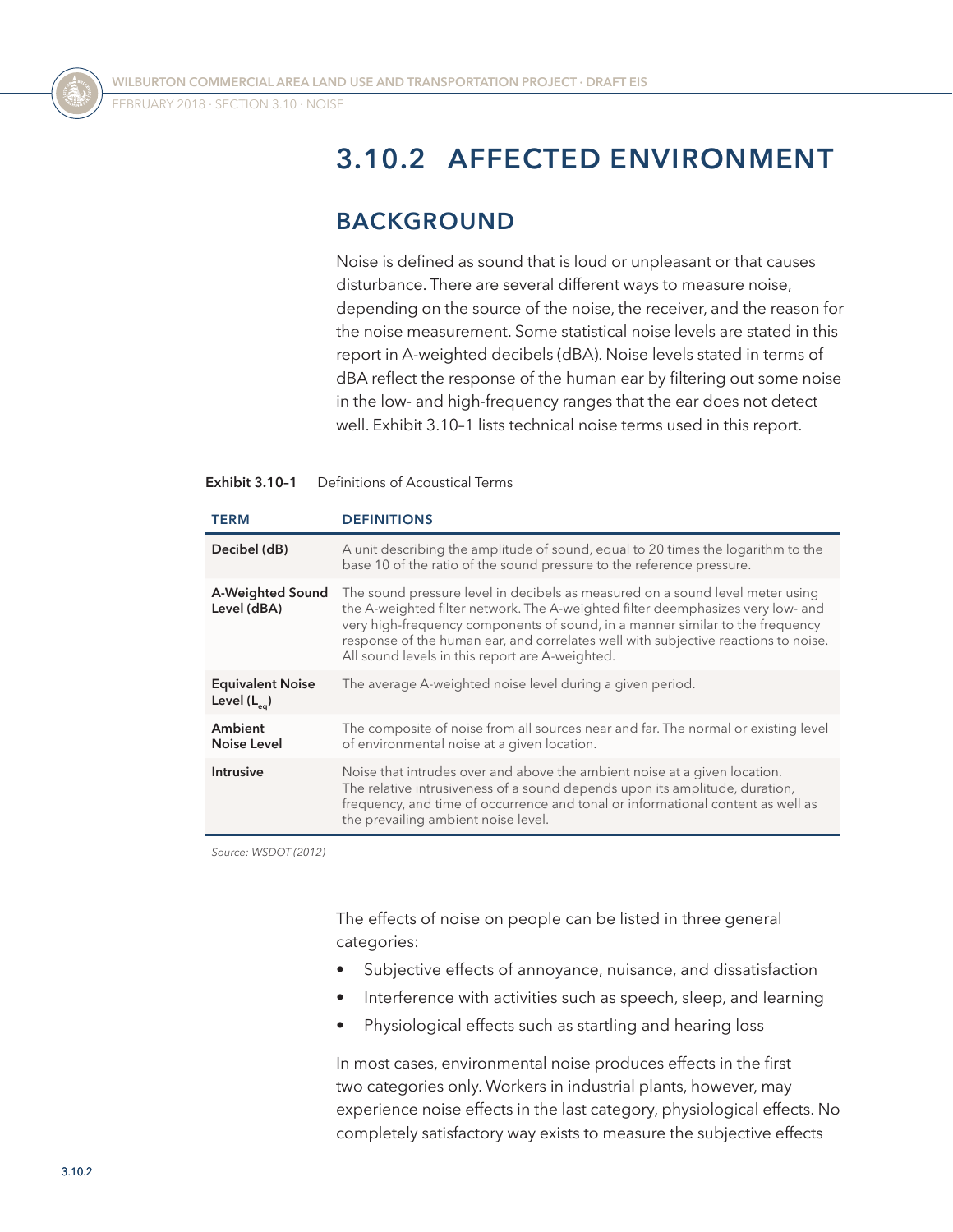of noise, or to measure the corresponding reactions of annoyance and dissatisfaction. This lack of a standard is primarily because of the wide variation in individual thresholds of annoyance and habituation to noise. Thus, an important way of determining a person's subjective reaction to a new noise is to compare it to the existing or "ambient" environment to which that person has adapted. In general, the more a new noise exceeds the previously ambient noise level, the less acceptable the new noise will be judged by listeners.

## **REGULATORY CRITERIA**

## **City of Bellevue**

The Washington State Department of Ecology (WAC 173- 60) has classified three areas or zones based on land use and established maximum permissible noise levels, titled Environmental Designation for Noise Abatement (EDNA), and are as follows:

- Residential areas: Class A EDNA
- Commercial areas: Class B EDNA
- Industrial areas: Class C EDNA

Jurisdictions may designate EDNAs or their own classifications. The City of Bellevue has adopted maximum permissible environmental noise levels in Bellevue City Code (BCC) Section 9.18.030. See [Exhibit 3.10–2](#page-2-0).

|                             | <b>EDNA OF RECEIVING PROPERTY (dBA)</b> |         |         |  |  |
|-----------------------------|-----------------------------------------|---------|---------|--|--|
| <b>EDNA OF NOISE SOURCE</b> | Class A                                 | Class B | Class C |  |  |
| <b>Class A Residential</b>  | 55                                      | 5/      | 60      |  |  |
| <b>Class B Commercial</b>   | 57                                      | 60      | 65      |  |  |
| <b>Class C Industrial</b>   |                                         | 65      |         |  |  |

<span id="page-2-0"></span>**Exhibit 3.10–2** Bellevue Maximum Permissible Environmental Noise Levels

*Source: Bellevue City Code*

The code sets allowable outdoor noise levels in residential areas near proposed future commercial and industrial facilities; it is based on noise that may emanate from operations within buildings and does not address general traffic noise. The allowable noise limits apply to all hours, with lower allowable limits at night.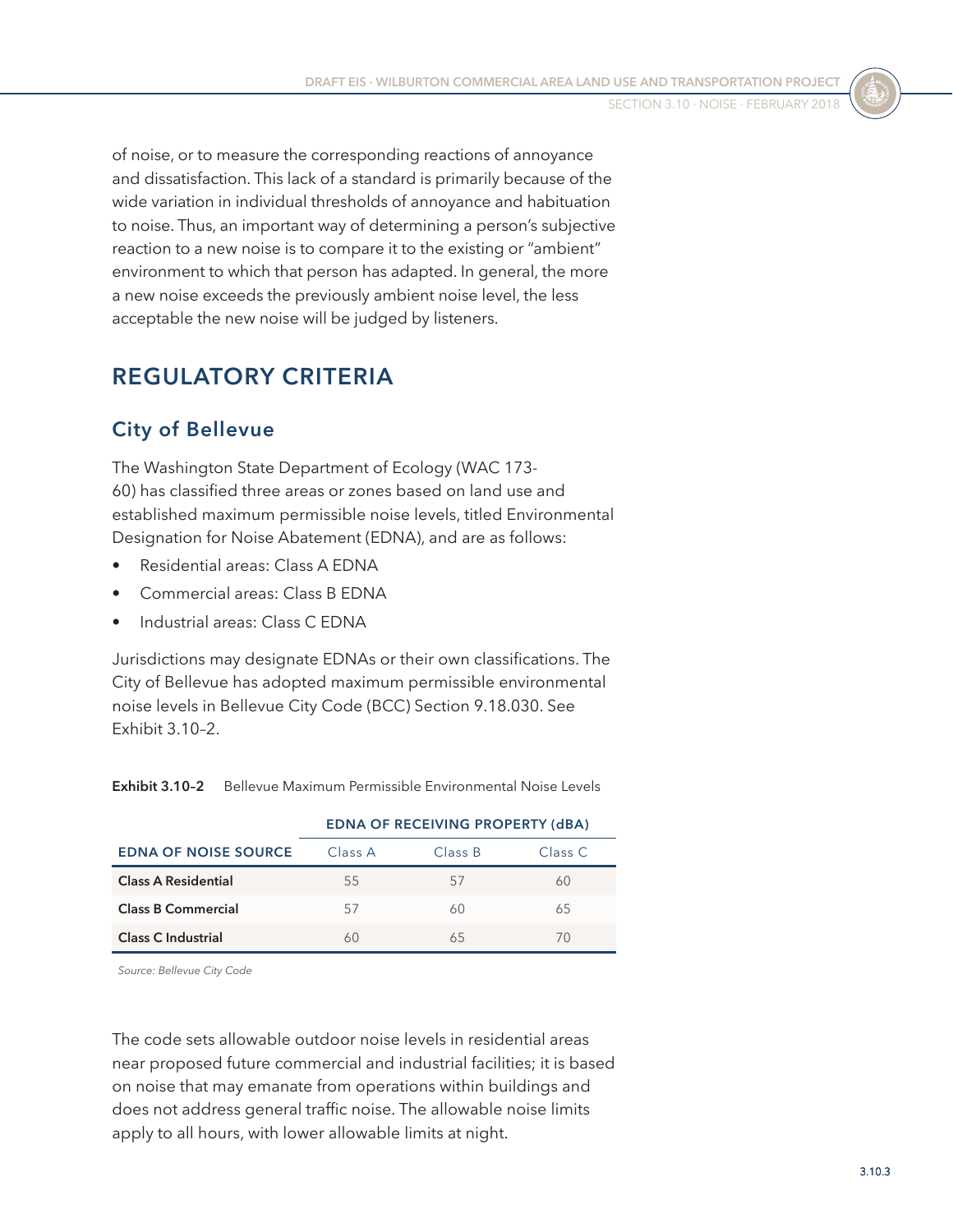FEBRUARY 2018 ⋅ SECTION 3.10 ⋅ Noise

The City has sorted zones into the EDNA classes:

- Residential land use district (Class A EDNA): R-1, R-1.8, R-2.5, R-3.5, R-4, R-5, R-7.5, R-10, R-15, R-20, R-30.
- Commercial land use district (Class B EDNA): PO, O, OLB, OLB-OS, NB, CB, DNTN-O-1, DNTN-O-2, DNTN-MU, DNTN-R, DNTN-OB, DNTN-OLB, F1, F2, F3, MI, BR-R, BR-MO, BR-MO-1, BR-OR, BR-OR-1, BR-OR-2, BR-RC-1, BR-RC-2, BR-RC-3, BR-CR, BR-ORT.
- Industrial land use district (Class C EDNA): LI, GC, BR-GC.

Most zones in the Study Area are considered Commercial, and GC is considered Industrial. There are two residential zones, R-20 and R-30.

Temporary construction activity that complies with the allowable hour limitations set by BCC 9.18.020 is exempt from the numerical noise limits. Vehicles traveling on public roads are also exempt from the numerical limits, assuming that the vehicles meet state standards (when regulated by Chapter 173-62 WAC).

#### **Federal Guidelines**

This analysis addresses noise standards associated with highways consistent with Washington State Department of Transportation and Federal Highway Administration guidelines.<sup>1</sup>

A major source of noise in urban environments is from vehicles traveling on roads; as growth leads to additional traffic, there may be an increase in noise. Federal aid projects—transportation facilities receiving federal funding—would be subject to federal noise guidelines. Washington State Department of Transportation (WSDOT) 2011 Traffic Noise Policy and Procedures (WSDOT 2012) are consistent with those of the Federal Highway Administration (FHWA) (23 Code of Federal Regulations 72) and have been approved by FHWA for use on federal-aid projects in Washington. FHWA guidelines state that noise abatement must be considered when a noise impact affects a particular land use or Activity Category. The FHWA Activity Categories B and C noise abatement criteria (NAC) of 67 A-weighted sound level decibels (dBA) apply to residences, churches, schools, recreation areas, and similar land use activities. [Exhibit 3.10–3](#page-4-0) describes WSDOT's NAC by land use

*<sup>1</sup> A Final EIS and Record of Decision in 2011 addressed East Link light rail, including stations serving Mercer Island, south Bellevue, downtown Bellevue, BelRed, and Redmond's Overlake area. Bellevue stations included the Wilburton station. The East Link Light Rail was analyzed with regard to Federal Transit Authority noise guidelines and is not repeated here.*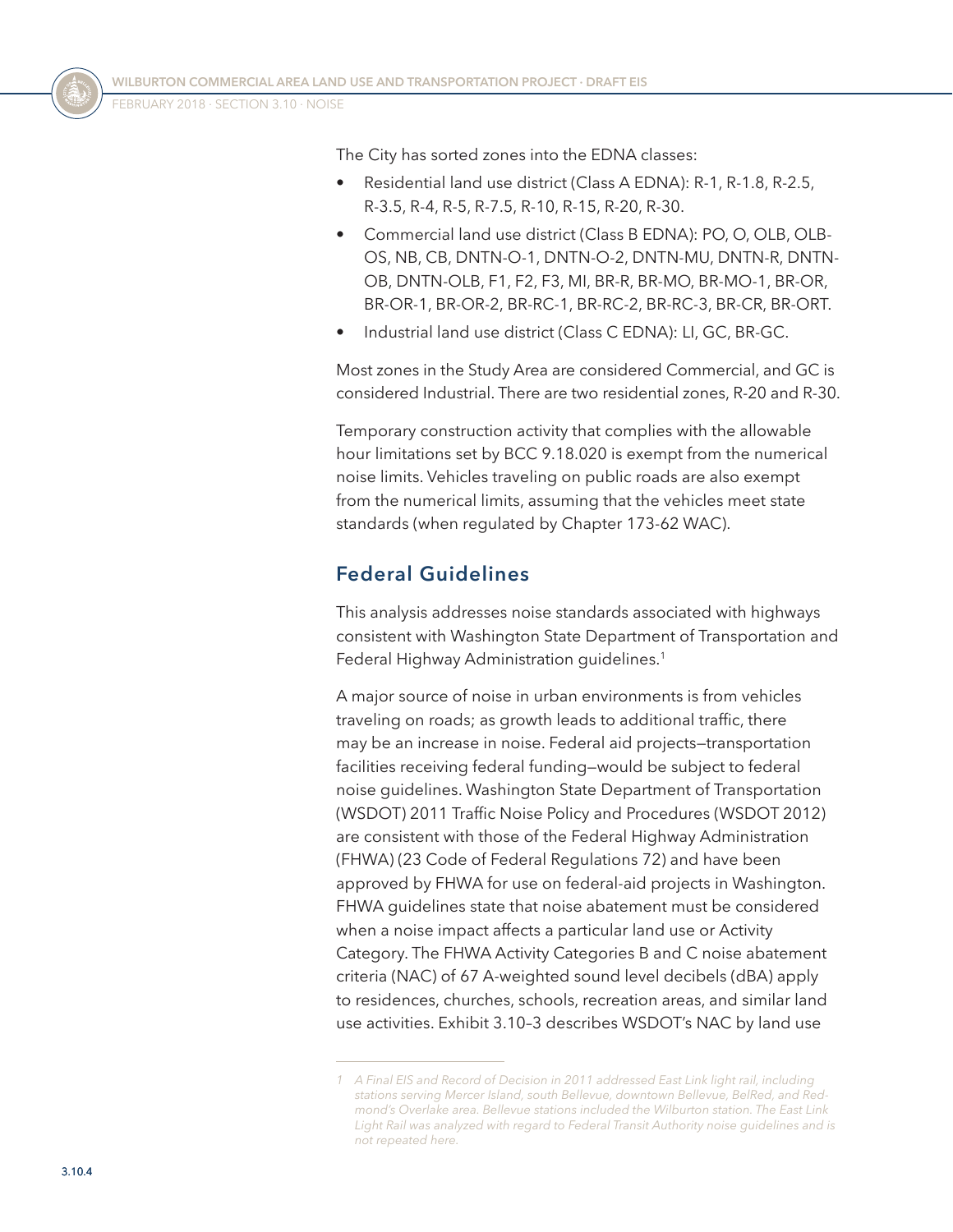| <b>ACTIVITY</b><br><b>CATEGORY</b> | ΈQ.<br>(DECIBELS) | <b>DESCRIPTION</b>                                                                                                                                                                                                                                                                                                                                                                                        |
|------------------------------------|-------------------|-----------------------------------------------------------------------------------------------------------------------------------------------------------------------------------------------------------------------------------------------------------------------------------------------------------------------------------------------------------------------------------------------------------|
| $\overline{A}$                     | 57 (Exterior)     | Lands on which serenity and quiet are of extraordinary significance and serve an<br>important public need, and where the preservation of those qualities is essential if the<br>area is to continue to serve its intended purpose.                                                                                                                                                                        |
| B                                  | 67 (Exterior)     | Residential (single and multifamily units)                                                                                                                                                                                                                                                                                                                                                                |
| C                                  | 67 (Exterior)     | Active sport areas, amphitheaters, auditoriums, campgrounds, cemeteries, daycare<br>centers, hospitals, libraries, medical facilities, parks, picnic areas, places of worship,<br>playgrounds, public meeting rooms, public or nonprofit institutional structures, radio<br>studios, recording studios, recreation areas, Section 4(f) sites, schools, television<br>studios, trails and trail crossings. |
| D                                  | 52 (Interior)     | Auditoriums, daycare centers, hospitals, libraries, medical facilities, places of worship,<br>public meeting rooms, public or nonprofit institutional structures, radio studios,<br>recording studios, schools, and television studios.                                                                                                                                                                   |
| E                                  | 72 (Exterior)     | Hotels, motels, offices, restaurants, bars, and other developed lands, properties, or<br>activities not included in Categories A through D or F. Includes undeveloped land<br>permitted for these activities.                                                                                                                                                                                             |
| F                                  |                   | Agriculture, airports, bus yards, emergency services, industrial, logging, maintenance<br>facilities, manufacturing, mining, rail yards, retail facilities, shipyards, utilities (water<br>resources, water treatment, electrical), and warehousing.                                                                                                                                                      |
| G                                  |                   | Undeveloped lands that are not permitted.                                                                                                                                                                                                                                                                                                                                                                 |

<span id="page-4-0"></span>

| <b>Exhibit 3.10-3</b> | WSDOT Noise Abatement Criteria by Land Use Category |  |  |  |  |  |
|-----------------------|-----------------------------------------------------|--|--|--|--|--|
|-----------------------|-----------------------------------------------------|--|--|--|--|--|

*L<sub>ss</sub>* = equivalent noise level *Source: WSDOT, 2012*

category. Other developed lands (e.g., hotels/motels or other business areas) are included in Activity Category E, with a NAC of 72 dBA. FHWA determines a noise impact to occur when predicted future traffic noise levels "approach" or exceed the established FHWA NAC for a given Activity Category. WSDOT defines "approach" as within 1 dBA of the FHWA NAC (66 dBA for Activity Categories B and C or 71 dBA for Category E).

## **CRITERIA FOR INCREASES IN NOISE LEVELS**

The following general relationships exist between noise levels and human perception:

- A 1- or 2-decibel increase is not perceptible to the average person.
- A 3-decibel increase is just barely perceptible to the human ear.
- A 5-decibel increase is readily perceptible to the human ear.
- A 10-decibel increase is perceived as a doubling in loudness to the average person.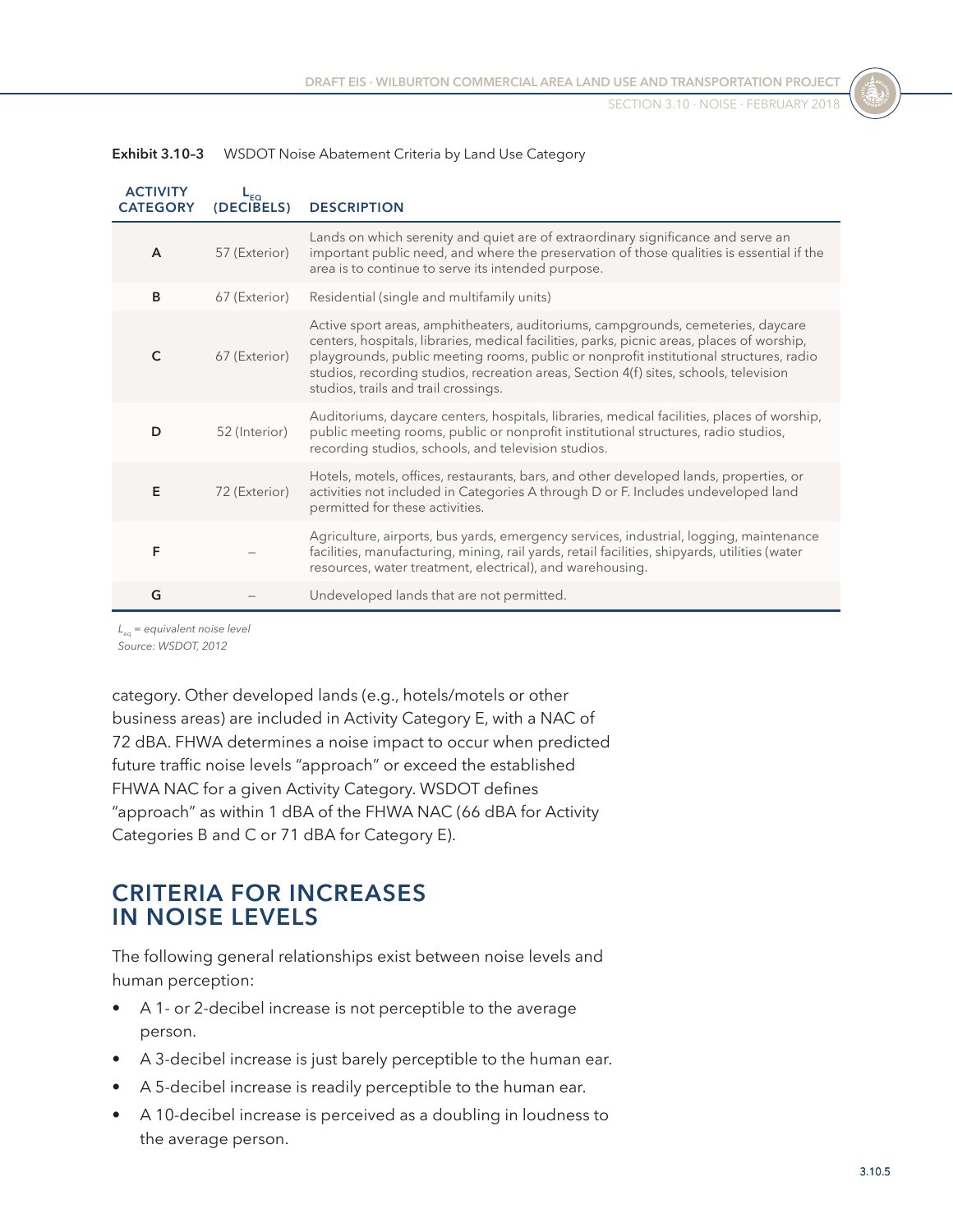In addition to the criterion sound levels described above, FHWA and WSDOT consider a traffic noise impact to occur if future predicted noise levels substantially exceed the existing noise levels. While FHWA guidance does not specifically define what constitutes a substantial increase, FHWA provides state highway agencies the flexibility in establishing their own definition of what constitutes a substantial increase. The WSDOT guidance states that a predicted future traffic noise level of 10 dBA or more above existing noise levels constitutes a substantial increase.

## **METHODOLOGY**

Traffic noise levels were evaluated using FHWA's Traffic Noise Model (TNM) 2.5. The model is based upon reference energy emission levels for automobiles, medium trucks (two axles), and heavy trucks (three or more axles) with consideration given to vehicle volume, speed, roadway configuration, distance to the receptor, terrain features, atmospheric conditions, and the acoustical characteristics of the site.

Both existing and future noise receivers were modeled. Documenting noise levels at future developments is helpful to local agencies and the public to aid in future land use planning. To capture locations where sensitive noise receivers could be located in the future, noise receivers were modeled throughout the Study Area in locations where future development is proposed.

#### **NOISE-SENSITIVE RECEIVERS WITHIN THE STUDY AREA**

The study area is bound by NE 12th Street to the north, I-405 to the west, and the furthest eastern limit is 124th Ave NE [\(Exhibit 3.10–4\)](#page-6-0). This area consists of medical facilities with outdoor uses, residential and commercial uses, and hotels. The main source of traffic noise is produced from I-405, 116th Avenue NE, NE 12th Street, NE 8th Street, and ramps between NE 8th Street and I-405.

[Exhibit 3.10–4](#page-6-0) illustrates the locations of the noise sensitive receivers used in the analysis. Sensitive receivers include parks, schools, and residences. There are few noise sensitive receivers currently in the Study Area, with residential uses limited to development around Lake Bellevue to the north. The four locations illustrated on [Exhibit 3.10–4](#page-6-0) were selected because they are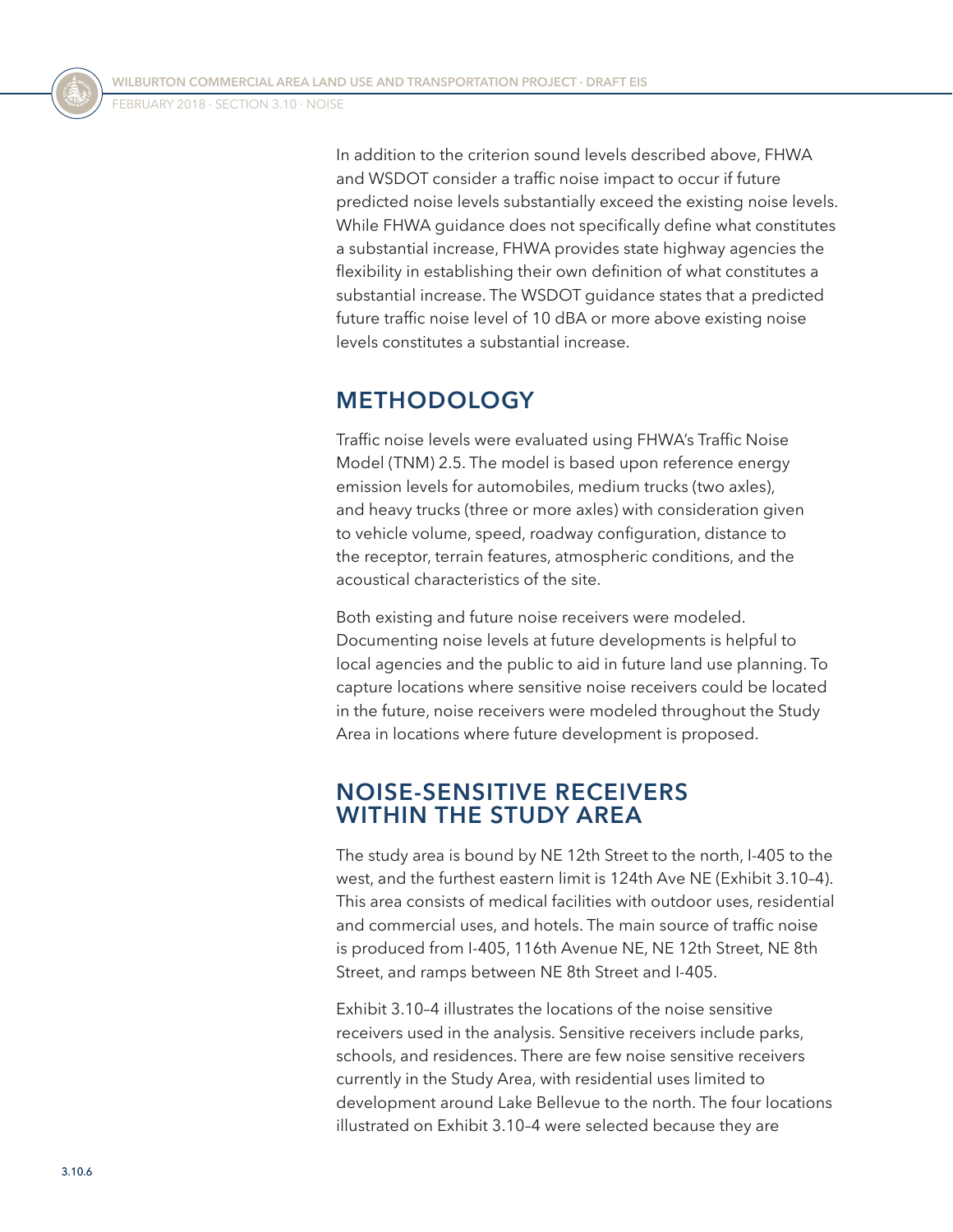**DRAFT EIS ⋅ WILBURTON COMMERCIAL AREA LAND USE AND TRANSPORTATION PROJECT**

SECTION 3.10 ⋅ Noise ⋅ FEBRUARY 2018



#### <span id="page-6-0"></span>**Exhibit 3.10–4** Modeled Noise-Sensitive Locations

*Source: CH2M, 2017*

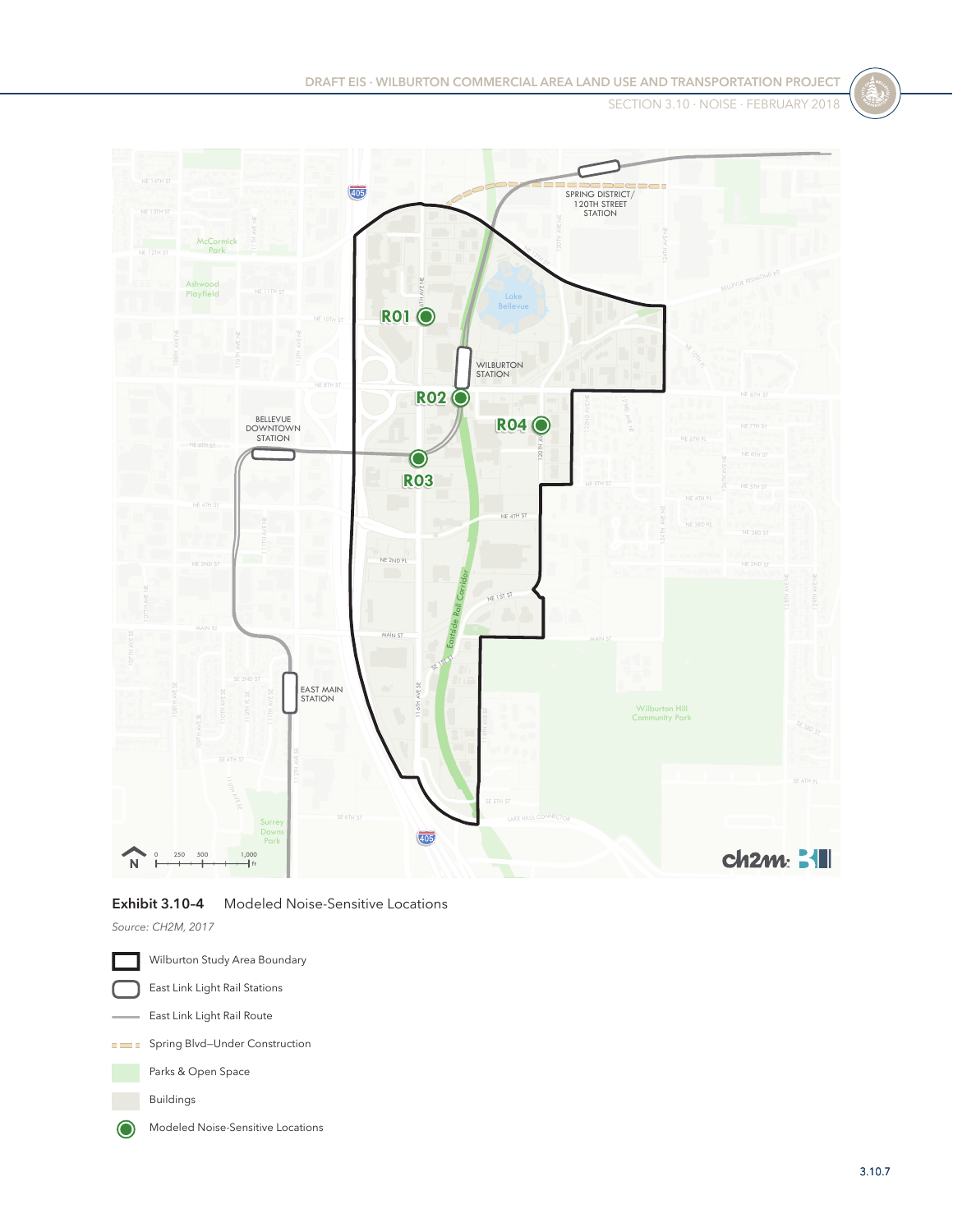associated with areas of noise sensitive receivers as part of future land uses and would include residential and open space areas.

- R01—Located at the intersection of 116th Avenue NE and NE 10th Street. Existing land uses include medical facilities and Hotel 116 to the west and commercial to the east.
- R02—Located at the intersection of NE 8th Street and the Eastside Rail Corridor. Existing land uses include commercial development. Planned land uses for this project, in this area, include the light rail.
- R03—Located on116th Avenue NE, mid-block between NE 4th Street and NE 8th Street. Existing land uses include commercial development. Planned land uses for this project, in this area, include the Grand Connection, residential uses, and light rail.
- R04—Located on 120th Avenue NE, mid-block between NE 6th Street and NE 8th Street. Existing land uses include commercial and office related uses. Planned future land uses for this project, in this area, include residential to the west.

There are other noise sensitive receivers just outside of the Study Area including Wilburton Hill Park, Bellevue Botanical Garden, the John Paxton House (Eastside Heritage Center) to the southeast, and residential developments including single-family and multifamily residences primarily to the east. There are also a number of hotels located along the western boundary of the Study Area.

The Grand Connection is planned as a signature, urban, connection between Meydenbauer Bay at Lake Washington and the Eastside Rail Corridor in the Wilburton Commercial Area that will improve the non-motorized network. The Grand Connection would cross I-405 and its relationship to the Eastside Rail Corridor and Wilburton Commercial Area. The Grand Connection, a nonmotorized pedestrian, bicycle facility, and an outdoor recreation use, would be a new noise receiver.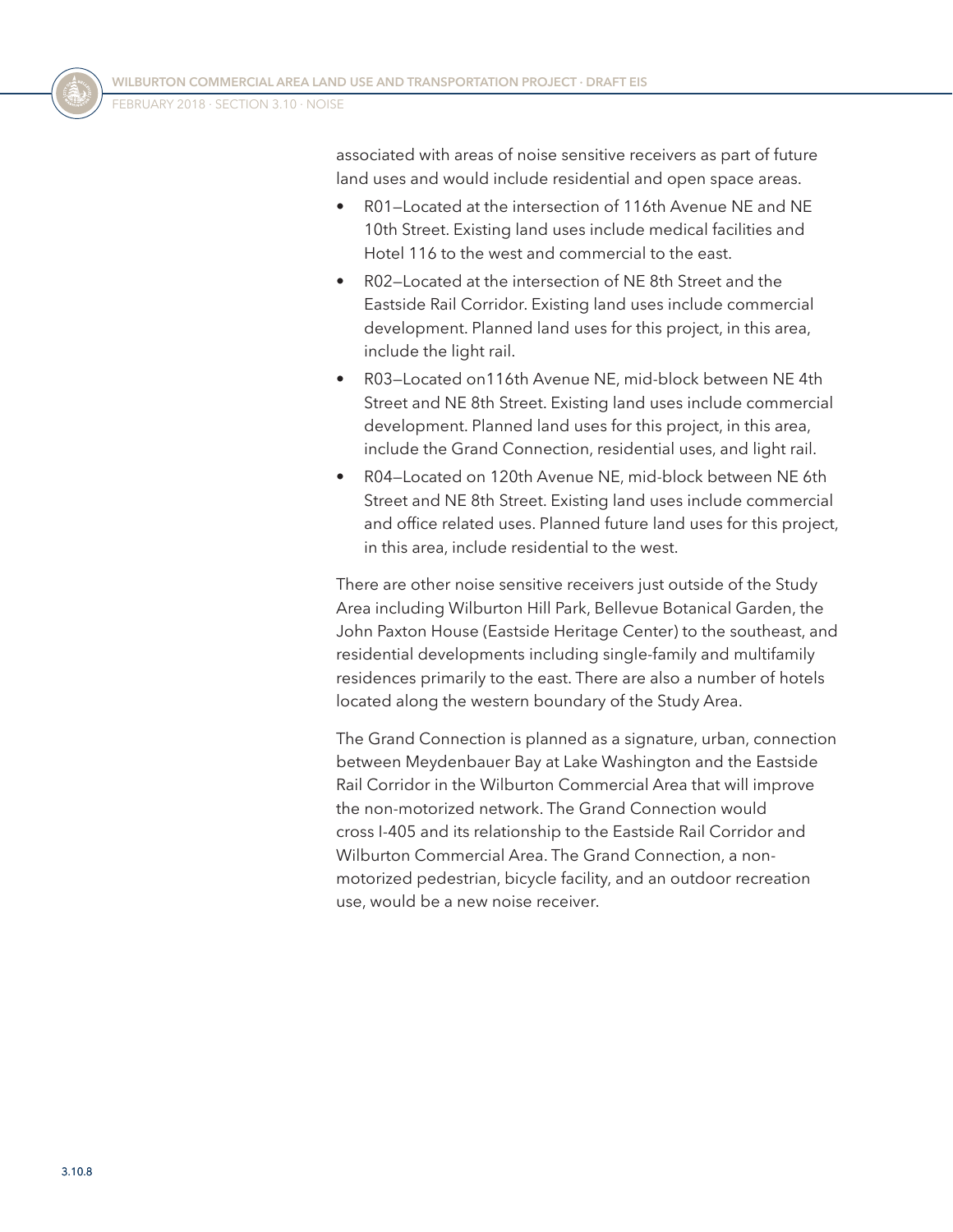## **3.10.3 IMPACTS**

For the purposes of this EIS, significant impacts on noise would occur under the following:

- Future traffic noise levels of 10 dBA or more above existing noise levels
- Peak-hour traffic noise levels exceed the NAC after mitigation

## **IMPACTS COMMON TO ALL ALTERNATIVES**

## **Short-term Impacts**

Under all alternatives there would be temporary impacts in noise during construction. Construction activities would be temporary in nature and it is anticipated the majority of the activities would occur during daytime working hours. Typical construction equipment would include dump trucks, cement pumpers, backhoes, excavators, and other heavy equipment. Within Bellevue, construction activities are exempt between the hours of 7:00 a.m. and 6:00 p.m. on weekdays and 9:00 a.m. and 6:00 p.m. on Saturdays which are not legal holidays. Any construction outside of these hours or on Sundays would require expanded exempt hours and be subject to criteria noted in Bellevue City Code 9.18.020.C (Noise Exemptions), or would require a noise variance.

#### **Long-term Impacts**

#### **Noise From Stationary Commercial Operations**

Future commercial facilities could use stationary mechanical equipment that, unless properly designed or controlled, could cause community noise levels to exceed the allowable City noise ordinance limits. In addition, future facilities could use outdoor loading docks and outdoor material storage areas that, unless properly designed and controlled, could generate substantial amounts of noise in the surrounding community. Such uses would be subject to the noise limits of BCC 9.18.030. Mitigation measures to reduce these noise impacts to less than significant levels are described in Section [3.10.4 Mitigation Measures](#page-11-0).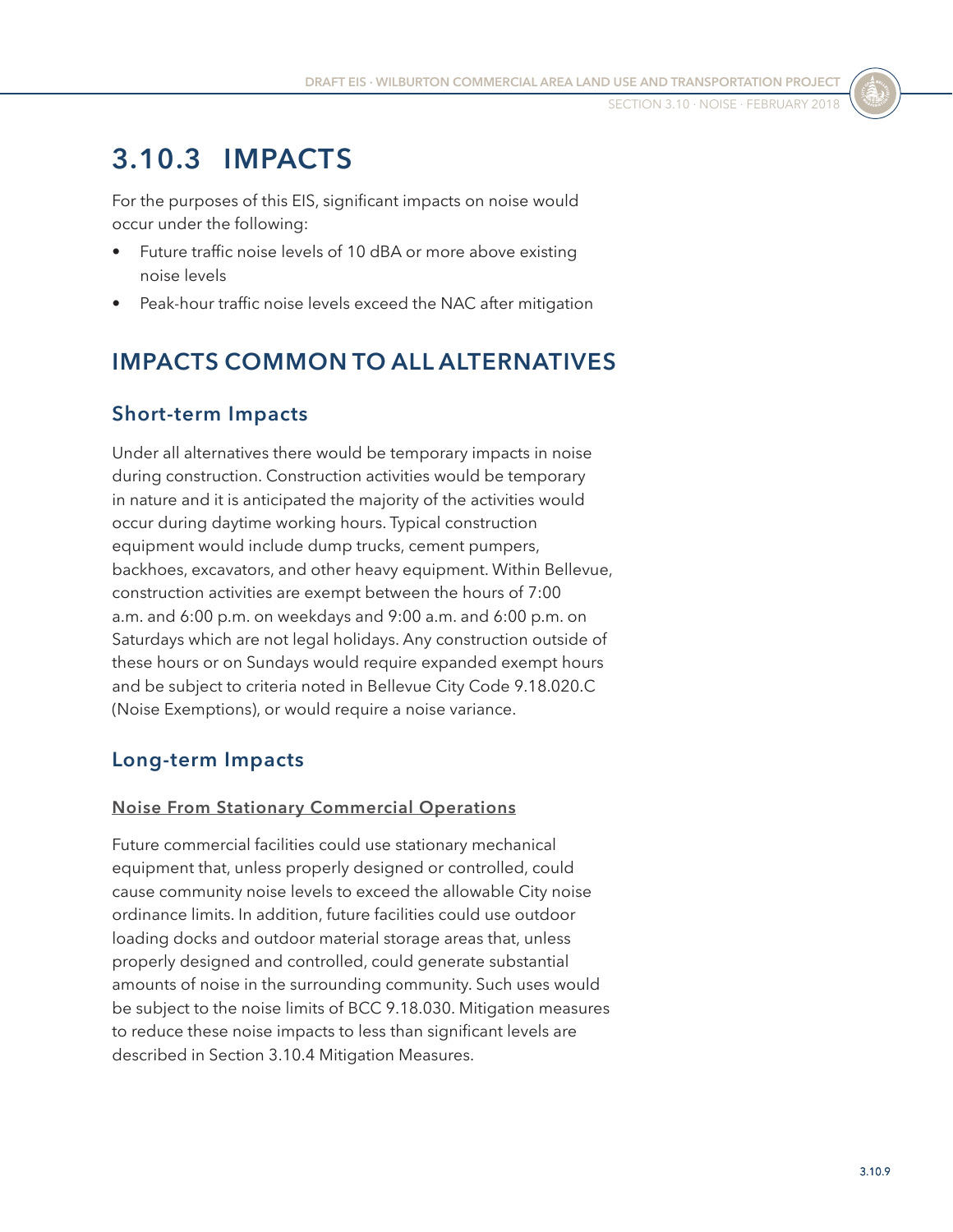FEBRUARY 2018 · SECTION 3.10 · NOISE

#### **Traffic Noise**

[Exhibit 3.10–5](#page-9-0) provides a high-level summary of Existing Conditions, No Action Alternative, Alternative 1, and Alternative 2 potential noise levels at the four noise receptor locations. Refer to [Exhibit 3.10–4](#page-6-0) for representative receptor locations. As shown in [Exhibit 3.10–5](#page-9-0), the existing noise levels range from 64 to 69 dbA, and the increases over existing conditions in the alternatives range from zero to 3 dBA, with most of the increase 1 dBA. As noted above under Criteria for Increases in Noise Levels, an increase of 1 dBA is not perceptible to the average person and a 3 dBA increase is barely perceptible.

<span id="page-9-0"></span>

| <b>Exhibit 3.10-5</b> | Existing, No Action, and Future Potential Noise Levels |
|-----------------------|--------------------------------------------------------|
|-----------------------|--------------------------------------------------------|

|                 |                                         |                                      | <b>NO ACTION ALT.</b>  |                           | <b>ALT. 1</b>                 |                           | <b>ALT. 2</b>                 |                           |
|-----------------|-----------------------------------------|--------------------------------------|------------------------|---------------------------|-------------------------------|---------------------------|-------------------------------|---------------------------|
| <b>RECEIVER</b> | <b>NAC (FUTURE</b><br><b>CONDITIONS</b> | <b>EXISTING</b><br><b>CONDITIONS</b> | Future<br><b>Noise</b> | Increase over<br>Existing | <b>Future</b><br><b>Noise</b> | Increase over<br>Existing | <b>Future</b><br><b>Noise</b> | Increase over<br>Existing |
| <b>R01</b>      | 72                                      | 68                                   | 69                     |                           | 70                            |                           | 71                            | 3                         |
| <b>R02</b>      | 67                                      | 64                                   | 64                     | $\Omega$                  | 65                            |                           | 65                            |                           |
| <b>R03</b>      | 67                                      | 69                                   | 69                     | $\Omega$                  | 70                            |                           | 70                            |                           |
| <b>R04</b>      | 67                                      | 65                                   | 67                     |                           | 66                            |                           | 68                            | 3                         |

*Source: CH2M, 2017*

The receivers in [Exhibit 3.10–4](#page-6-0) are currently in areas consisting of commercial and office-related uses that are not noise sensitive land uses. As noted above, these locations were selected based on potential future development. Changes in the land uses include mixed use (R01), parks and open space (Eastside Rail Corridor (R02)), the Grand Connection (R03), residential development (R04), and light rail (R02 and R03). Because most of the locations would include sensitive land uses, the future conditions are shown in [Exhibit 3.10–5.](#page-9-0) A conservative NAC of 67 dBA was used in this analysis and with this assumption, R01, R03, and R04 have the potential to be impacted. For the residential areas east of R04, and outside of the Study Area, traffic noise impacts are not anticipated because of the distance between R04 and the residential developments. The traffic noise levels would decrease below the NAC. Depending on funding sources, a more detailed traffic noise analysis could be conducted, including field measurements to identify existing conditions and potential noise impacts and mitigation measures.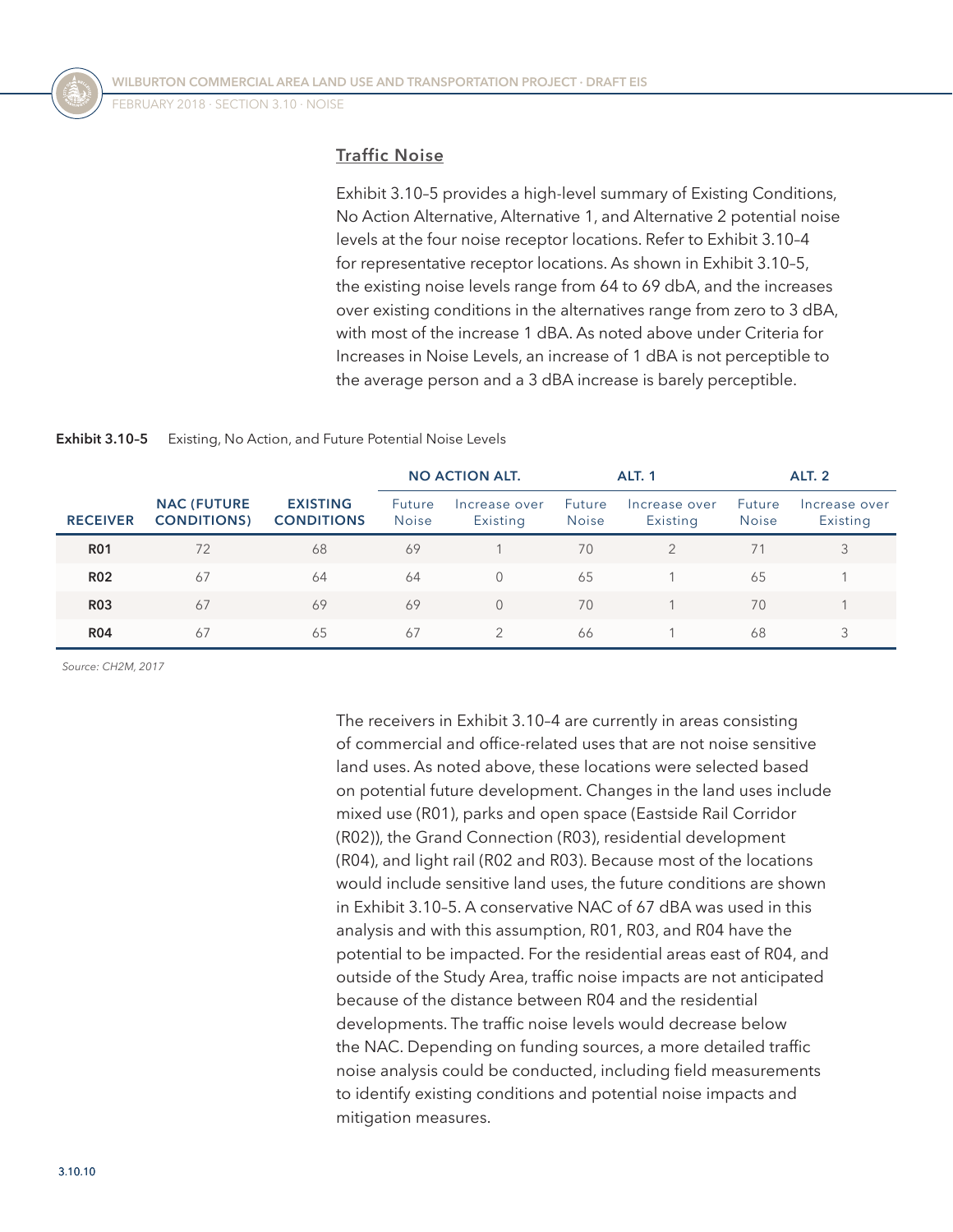Because the Grand Connection would cross over I-405, there would be increases in noise by bringing the receiver closer to the interstate, but at the receiver near the Grand Connection (R03), the increase in noise over existing conditions would be above the NAC, but not perceptible to the average person. In addition, if new open space areas are constructed in close proximity to the interstate there is also the potential for noise to exceed the NAC.

## **PERFORMANCE MEASURES EVALUATION**

There are no performance measures related to Noise.

#### **Grand Connection Performance Measures**

The Grand Connection options, if developed in tandem with other area redevelopment, could contribute to cumulative noise impacts and/or construction noise duration in association with Alternative 1 or Alternative 2. There may be more potential for cumulative impacts if development reached levels associated with Alternative 2 versus Alternative 1.

## **IMPACTS OF THE NO ACTION ALTERNATIVE**

The No Action Alternative would not have as much development as Alternatives 1 and 2. Since this is the No Action Alternative, there will not be any change and therefore, no construction beyond that allowed by current zoning. Stationary commercial operations would be same and there are no other impacts beyond those discussed above, in Impacts Common to All.

The No Action Alternative results in smaller increases in traffic noise at all receivers except R04. As shown in Exbibit 3.10-5 the increases range between 0 and 2 dBA compared to existing. Only receiver R03 would exceed the NAC given the proximity to the future Grand Connection and R04 would also require mitigation consideration because the future noise levels are at the NAC.

## **IMPACTS OF ALTERNATIVE 1**

Construction and stationary commercial operations impacts would be the same as discussed above, in Impacts Common to All Alternatives.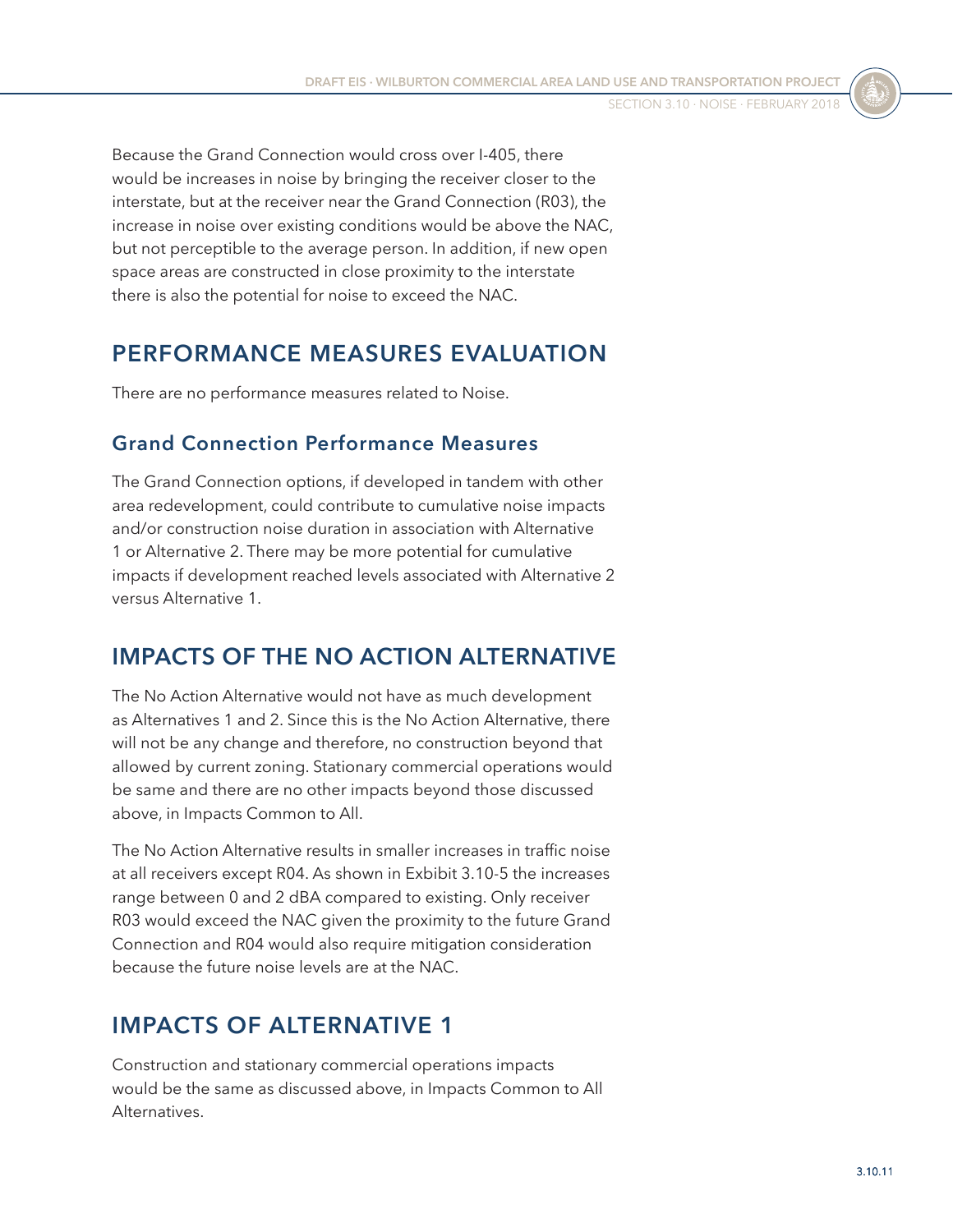Future noise levels due to increase in traffic under Alternative 1 range from 65 to 70 dBA, with increases above existing levels up to 2 dBA. Similar to No Action, only R03 would exceed the NAC and R04 would need to consider mitigation since the future noise levels approach the NAC.

## **IMPACTS OF ALTERNATIVE 2**

Future noise levels under Alternative 2 range from 65 to 71 dBA, with increases over existing conditions levels up to 3 dBA. The 3 dBA increases occur at receivers R01 and R04 and are due to the increase in traffic levels; however, R03 and R04 would exceed the NAC and require mitigation and R01 would approach the NAC and mitigation would need to be considered.

## <span id="page-11-0"></span>**3.10.4 MITIGATION MEASURES**

## **INCORPORATED PLAN FEATURES**

None.

## **REGULATIONS AND COMMITMENTS**

- BCC 9.18.040 includes nuisance provisions.
- BCC 9.18.030 provides specific noise controls and allowable community noise limits (expressed as dBA levels) for commercial sources affecting residential receivers.
- BCC 9.18.020 limits hours of construction to daytime periods and on Sundays and holidays.
- BCC 9.18.045B includes the use of sound attenuation measures if exterior Ldn along proposed building lines of structure exceeds 65 dBA.
- The SEPA review process allows the City to consider potential noise impacts. A noise impact study may be required to forecast future noise levels for some developments and identify mitigation measures.
- WSDOT Traffic Noise Abatement Protocol sets requirements to evaluate and abate traffic noise impacts, for roadway improvement projects that use state or federal funding.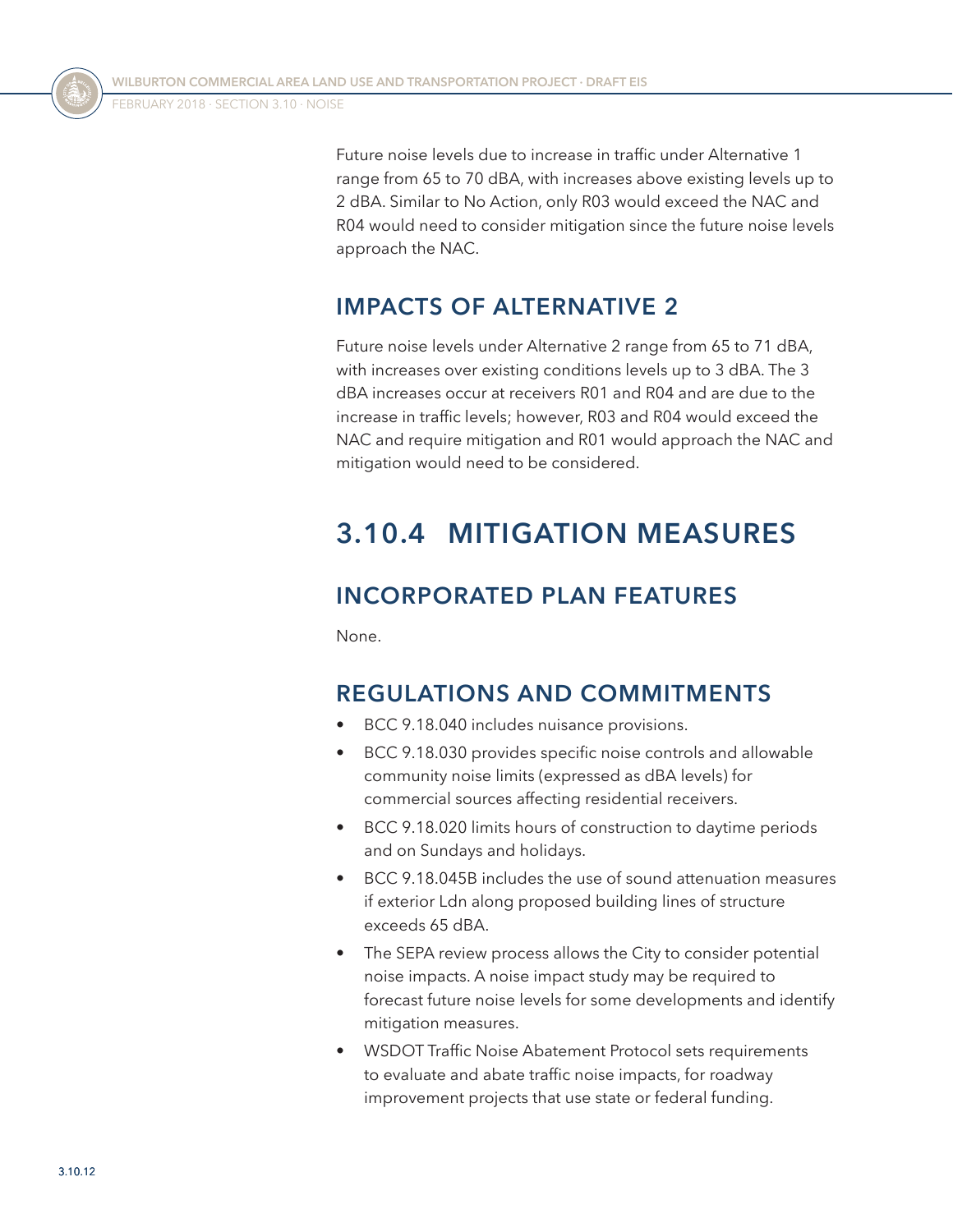## **OTHER PROPOSED MITIGATION MEASURES**

### **Construction**

To reduce the potential for temporary, adverse noise impacts associated with construction, where the City has determined a noise control plan is required, the contractor will be required to comply with all federal, state, and local regulations relating to construction noise. Construction noise could be reduced by using enclosures or walls to surround noisy stationary equipment, installing mufflers on engines, substituting quieter equipment or construction methods, minimizing time of operation, and locating equipment as far as practical from sensitive receptors. To reduce construction noise at nearby receptors, the following mitigation measures will be incorporated into construction plans and contractor specifications:

- Locating stationary equipment away from receiving properties will decrease noise from that equipment.
- Erecting portable noise barriers around loud stationary equipment located near sensitive receivers will reduce noise.
- Limiting construction hours per City Code will avoid sensitive nighttime hours.
- Turning off idling construction equipment will eliminate unnecessary noise.
- Requiring contractors to rigorously maintain all equipment will potentially reduce noise effects.
- Recommending training construction crews to avoid unnecessarily loud actions (e.g., dropping bundles of rebar onto the ground or dragging steel plates across pavement) near noise-sensitive areas will reduce noise effects.

#### **Noise Abatement**

The noise analysis indicates that noise levels would reach abatement criteria at noise sensitive receivers under each alternative, using State guidelines which would only apply for transportation projects receiving federal funds and affecting sensitive receptors. The City could voluntarily include noise reduction measures in policies or codes applicable to the Study Area.

Where abatement criteria are required via federal or state rules, or voluntarily applied, a noise abatement analysis would be warranted.